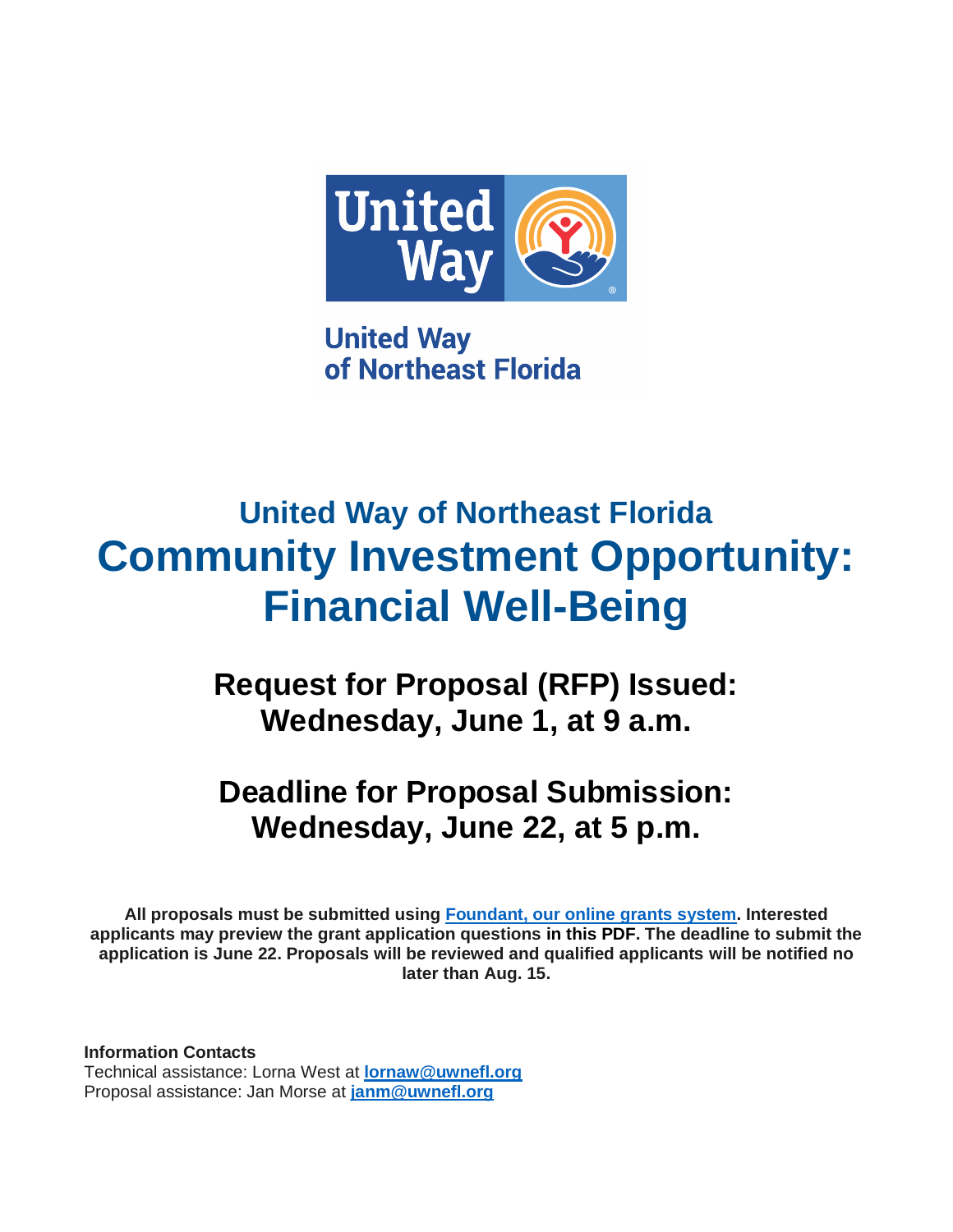## **Creating a Community of Opportunity**

At first glance, the future may look bright for Northeast Florida. Unemployment is down. Job growth is up. Businesses are thriving and new people are moving here every day, attracted by a great quality of life and an abundance of opportunity; but for many individuals and families in our community, those opportunities are out of reach.

Prior to COVID-19, more than 220,000 local households – including half of all children – were either living in poverty or from paycheck-to-paycheck, just one crisis away from financial disaster. The arrival of a global pandemic became that crisis for thousands of families, exacerbating existing challenges and deepening disparities for our Black residents, who already suffered from financial hardship nearly twice as often as their white neighbors.

We still don't have a complete picture of the economic consequences of the past two years, but with the rapidly rising costs of housing, gas and other living expenses – and the continued strain on resources available for emergency assistance – we can be certain of one thing: without targeted intervention and support, the cycle of poverty will continue, if not worsen.

But we envision a different future.

At United Way of Northeast Florida, we're working to create a community of opportunity – one where everyone has hope and can reach their full potential. We know one organization can't do it alone, so we focus on connecting people, resources and ideas to solve our community's toughest challenges and achieve this vision together.

Over the past two years, we've engaged hundreds of business, government and nonprofit partners through surveys, focus groups, planning workshops and listening sessions. Their insights – combined with national research, local data and our own extensive expertise and on-the-ground experience – have helped us develop targeted strategies and measurable indicators to move the needle on the root causes behind the persistent challenge of poverty.

This exciting new framework unites our resources and amplifies our impact on one comprehensive community goal: **to improve economic mobility for all residents of Northeast Florida.**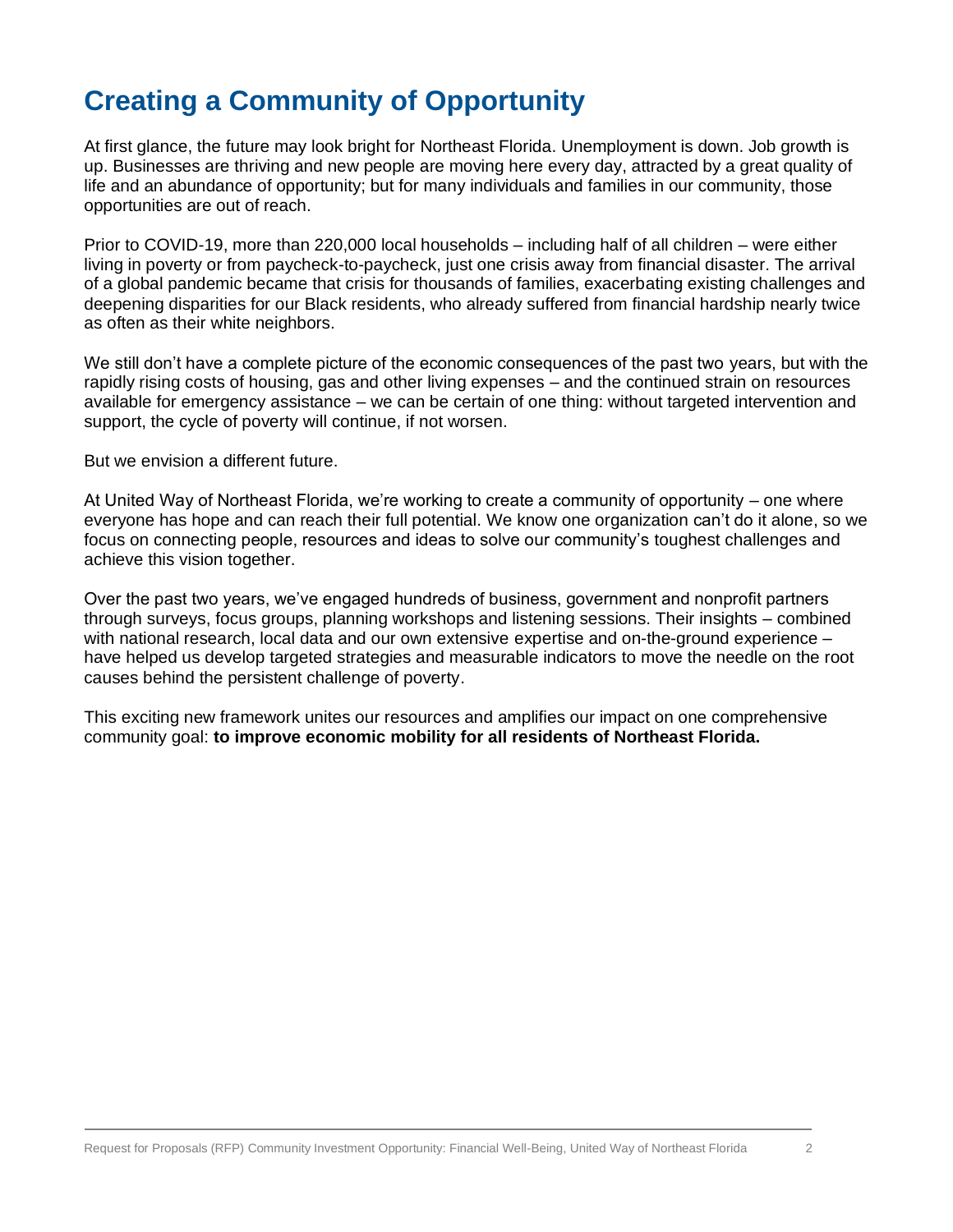## **Economic Mobility Framework**

What is economic mobility? It's the ability of any individual, regardless of the color of their skin or the ZIP code in which they were born, to improve their economic position over time. It's how we measure the "American Dream," or the fundamental idea that each generation can do better than the one before.

As a whole, the United States offers less opportunity for an individual to rise out of poverty than other developed nations; but the most striking variations in opportunity can be seen when comparing different geographic regions *within* the country.

Today, Northeast Florida ranks among the worst of these regions. Research shows that for every 20 children born into poverty in our community, only *one* will climb the economic ladder and become a high-earning adult.

Our economic mobility framework is the roadmap to a better, more inclusive outcome.

The final phase of a thoughtful and deliberate process years in the making (which was recently underscored by generous gifts from philanthropist MacKenzie Scott and Miller Electric), this strategic approach is centered on three essential impact areas: **Basic Needs**, **Financial Well-Being** and **Racial Equity**. Within each impact area are priority strategies and targeted indicators that, if moved in the right direction, can help us reach our collective goal of a community of opportunity.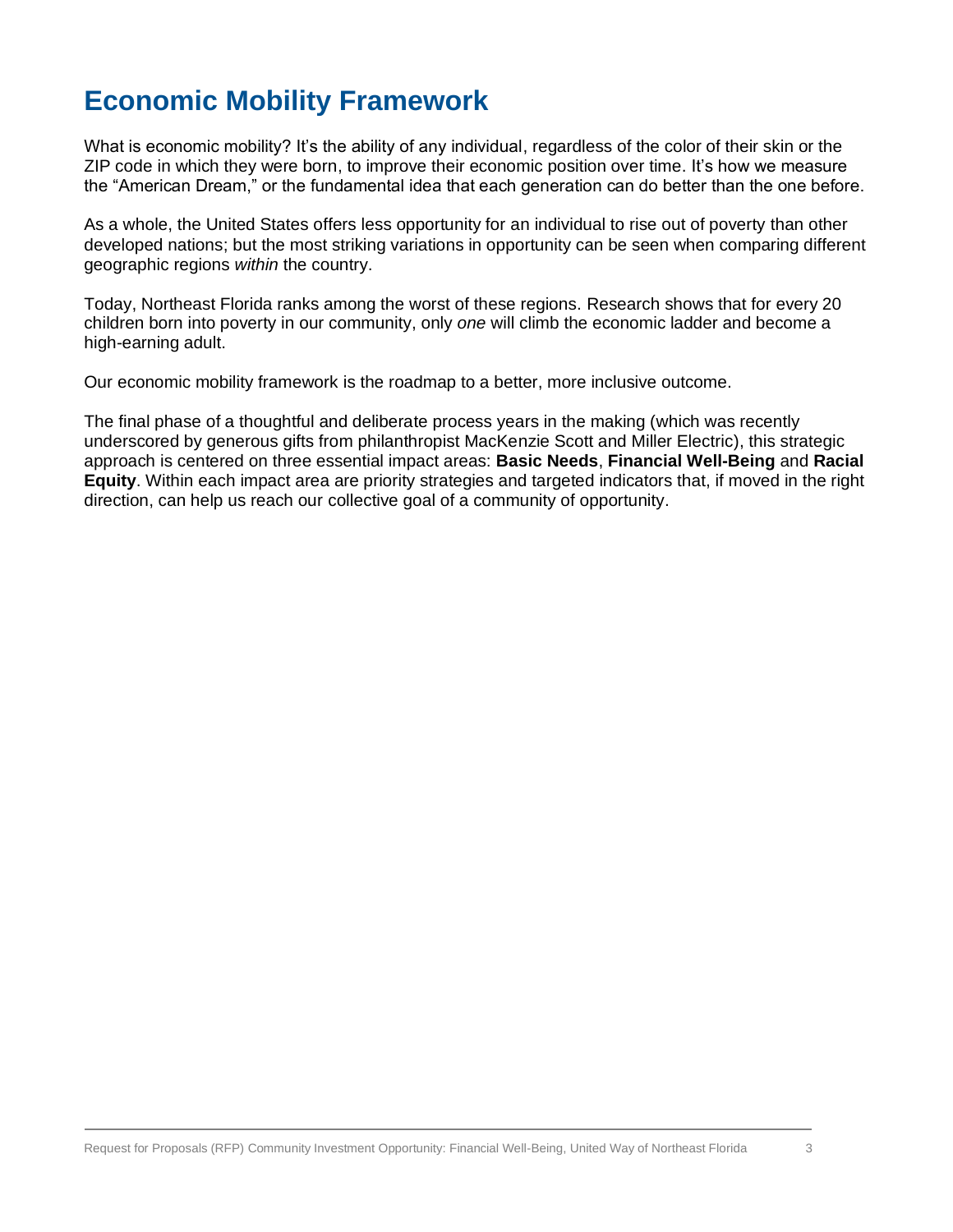

### **Basic Needs Goal**

Provide short-term assistance to ensure our most vulnerable residents have access to nutritious food, stable housing and mental health support during times of crisis.

### **Financial Well-Being Goal**

Engage in long-term initiatives to help break the cycle of generational poverty and foster security and success through quality education, stable employment and the assets to weather unforeseen financial challenges.

### **Racial Equity Goal**

Eliminate the deep disparities and systemic inequities limiting advancement and prosperity within our communities of color. We'll view all of our Basic Needs and Financial Well-Being work through an equity lens, but within this dedicated impact area, we'll specifically focus on foundations for systemic change through the support of education and awareness, organizational capacity, leadership development and other areas identified through our needs assessment process.

By intentionally focusing our resources and investments on a limited number of priorities directly aligned with economic mobility outcomes, we will drive much-needed change, while being a better steward to our donors and more accountable to the community.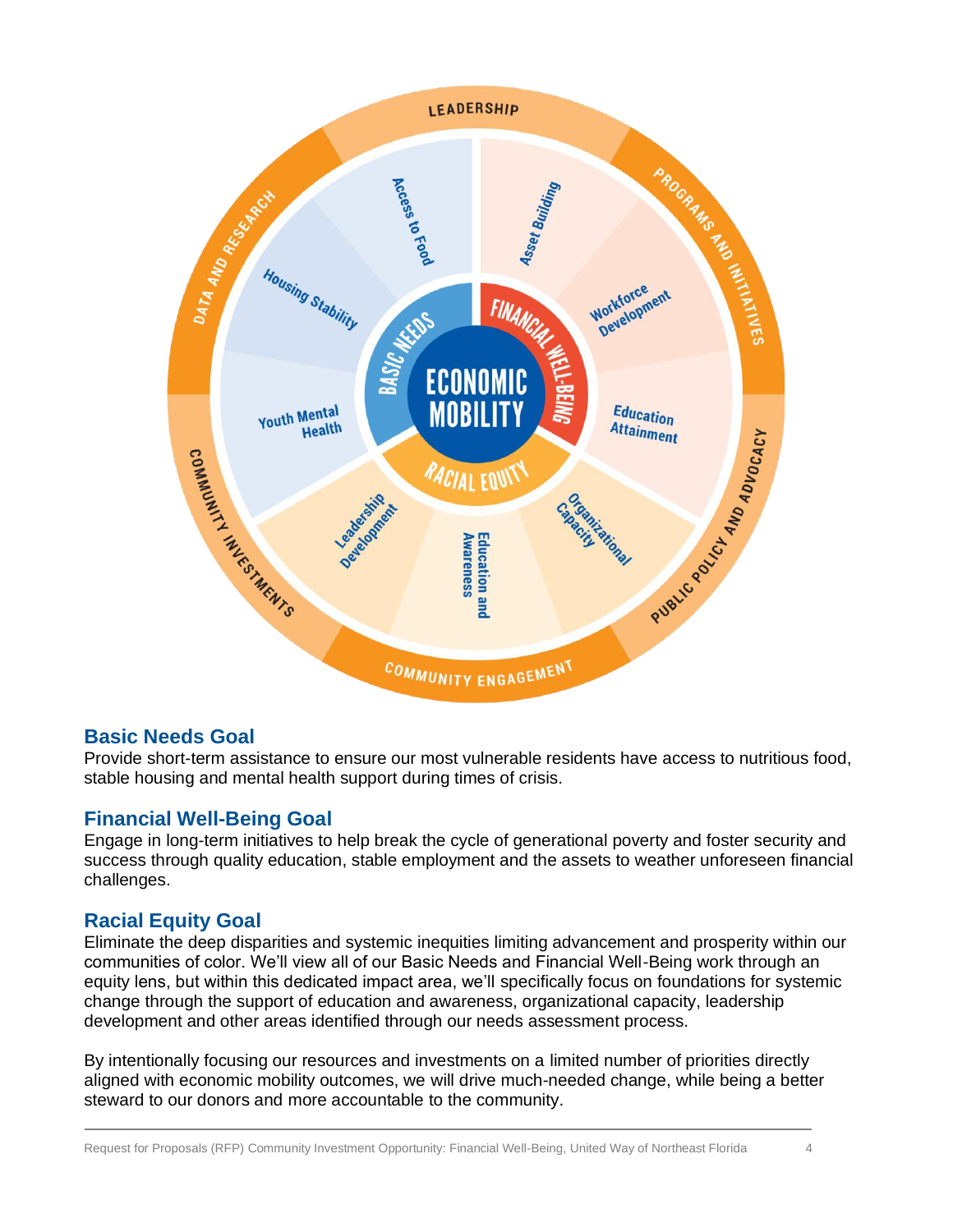## **Community Investment Strategy**

United Way uses many methods to achieve our goals, ranging from leadership and advocacy to the programs and initiatives we directly administer within the community. All of these activities are aligned to support the three impact areas within the economic mobility framework.

To further maximize our resources and results, we will also strategically invest in organizations working locally to advance our shared goal of improving economic mobility for all residents of Northeast Florida.

Moving forward, we intend to be more focused and proactive in how and where we invest. We recognize the pace of change in our community is rapid and with that comes a responsibility to be responsive and agile in addressing emerging needs. The future of our community depends on it.

#### **We are currently seeking applications from nonprofit organizations to receive funding for programs supporting priority strategies in Basic Needs and Financial Well-Being. New funding for the selected grantees will begin on Oct. 1 for a two-year period, but funding will not be limited to this opportunity alone.**

Rather than limiting funding opportunities to once every two or more years, we will release them as needs and opportunities arise. For instance, we recently awarded \$5.5 million in funding to selected agencies to deliver youth mental health services through Full Service Schools. This fall, we will announce funding opportunities associated with the Racial Equity impact area, and additional funding announcements are expected to follow.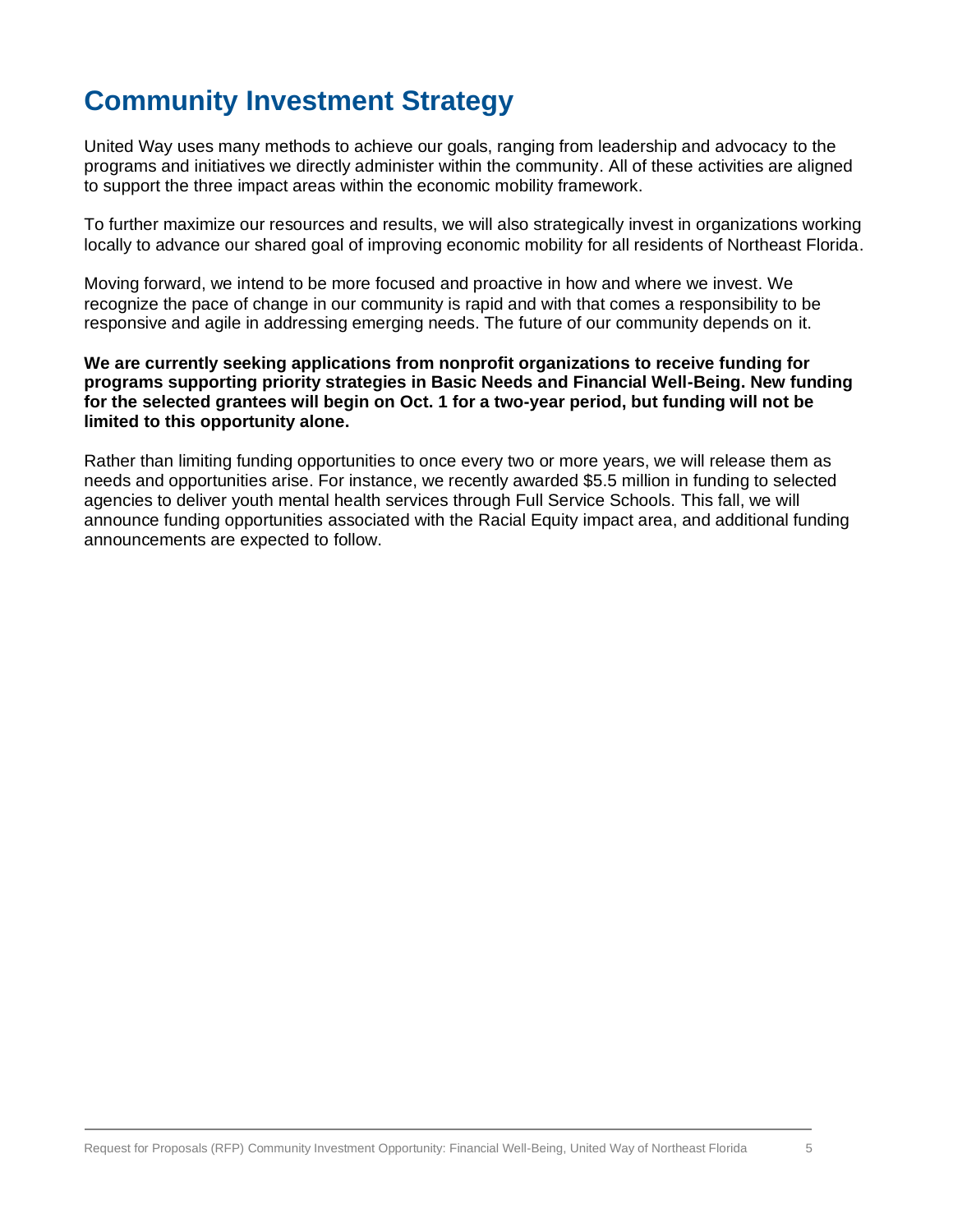## **Financial Well-Being Overview**

Education is widely considered the most impactful driver of long-term success, and students who are prepared to learn from the moment that they enter the K-12 school system are more likely to graduate, obtain high-paying jobs and achieve financial security as an adult. Yet more than 40% of Northeast Florida students aren't ready for Kindergarten are not reading at grade-level by 3<sup>rd</sup> grade or are not on track to graduate by  $10<sup>th</sup>$  grade, which leads to higher dropout rates and fewer college degrees. Furthermore, lack of workforce readiness and early career experience has been shown to result in lower lifetime earnings and persistent, lifelong income challenges.

#### **Goal**

Break the cycle of generational poverty and foster long-term financial security and success for Northeast Florida residents.

#### **Priority Strategies**

To accomplish this goal, United Way will focus on priority strategies including:

#### **Education Attainment**

Provide access to high-quality child-care; foster a high-quality school system and proficient teachers; provide career and academic advising; and address barriers to academic success throughout the K-12 system

#### **Workforce Development**

Create opportunities for job and skills training and provide job-seeking supports

#### **Asset Building**

Provide pathways and referrals for building financial assets, including savings accounts, homeownership, credit, EITC and VITA, transportation and other asset-developing resources

### **Targeted Indicators**

To measure our impact of our work, we will focus on meeting the following metrics by 2025:

- Increase the enrollment of Black and Hispanic children in affordable, high-quality early childhood education programs by 10%
- Increase  $3^{rd}$  and  $10^{th}$  grade reading proficiency of Black and Hispanic students by 6%
- Decrease the unemployment (underemployment) gap for Black and Hispanic youth age 16-24 by 3% compared to total population
- Increase participation in the Earned Income Tax Credit from 24% to 26% in targeted ZIP codes

#### **Current Work**

The following are examples of United Way initiatives supporting priority strategies and targeted indicators in the Financial Well-Being impact area.

**Achievers For Life:** Dropout prevention program for at-risk students offers in-home support, mentorship, academic tutoring and opportunities for parent engagement.

**RealSense:** Free financial education, counseling and tax preparation services to help families and individuals save money and build assets.

**Success By 6:** Scholarships provide access to full-day, year-round, high-quality early learning programs for preschoolers from financially insecure families who don't qualify for state subsidies.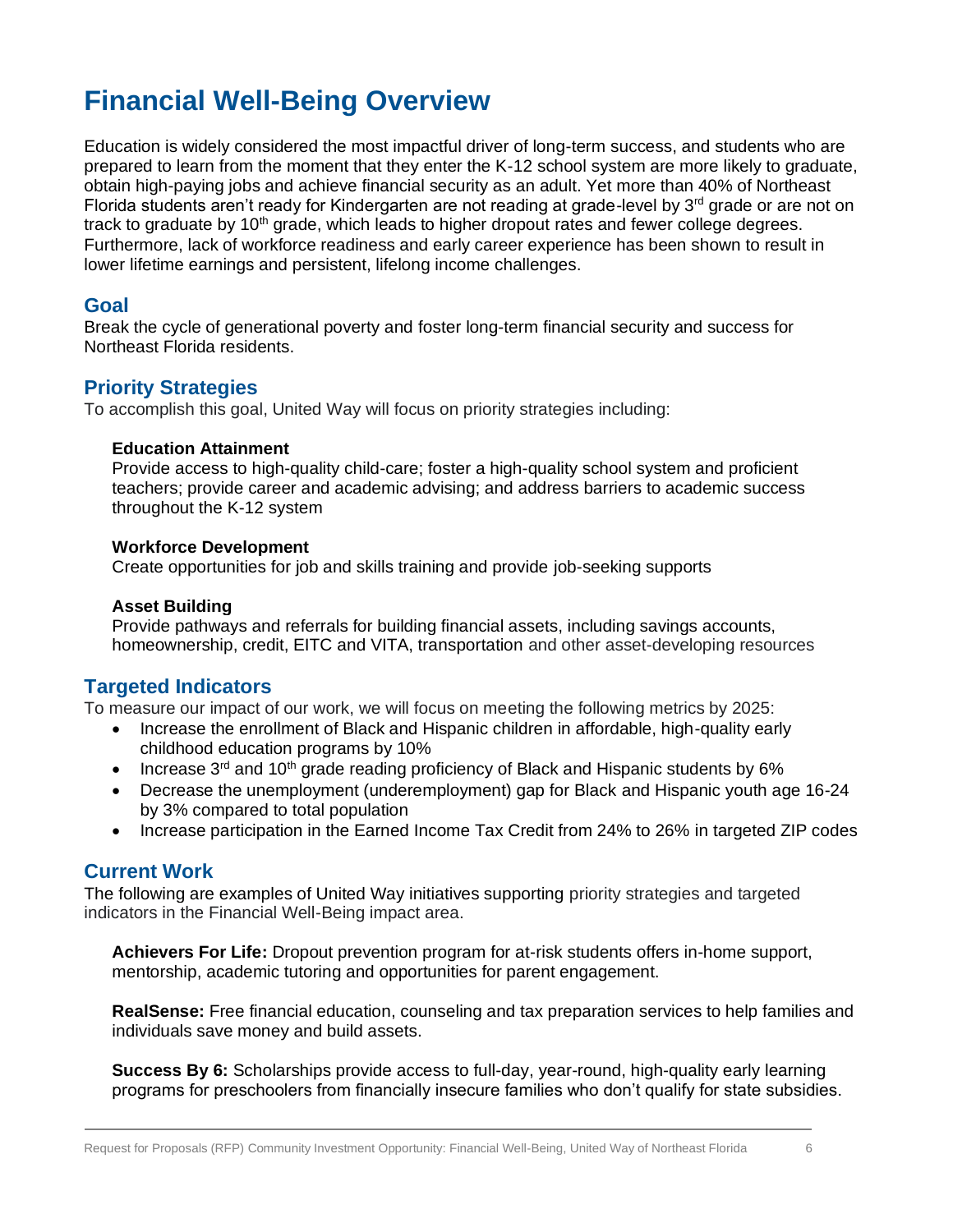## **Financial Well-Being Funding Opportunities**

Two funding opportunities are currently available in the Financial Well-Being impact area.

#### **Opportunity #1: Education Attainment**

Financial Well-Being funding will be available to support programs that address barriers to academic success, with an emphasis on Black and Hispanic students.

Selected programs will be able to demonstrate impact on the following targeted indicator:

• Increase  $3<sup>rd</sup>$  and/or 10<sup>th</sup> grade reading proficiency of Black and Hispanic students by 6%

#### **Opportunity #2: Workforce Development**

Financial Well-Being funding will be available to support programs that create opportunities for job and skills training and provide job-seeking support, with an emphasis on Black and Hispanic.

Selected programs will be able to demonstrate impact on the following targeted indicator:

• Decrease the unemployment (underemployment) gap for Black and Hispanic youth age 16-24 by 3% compared to total population

#### **Successful programs will:**

- Demonstrate a clear connection to the Financial Well-Being impact area and priority strategy.
- Clearly track client progress and/or services to demonstrate impact on the targeted indicator.
- Collaborate with other programs and service providers to help clients become self-sufficient.
- Serve at least one of the United Way service counties (Baker, Clay, Duval, Nassau and/or northern St. Johns)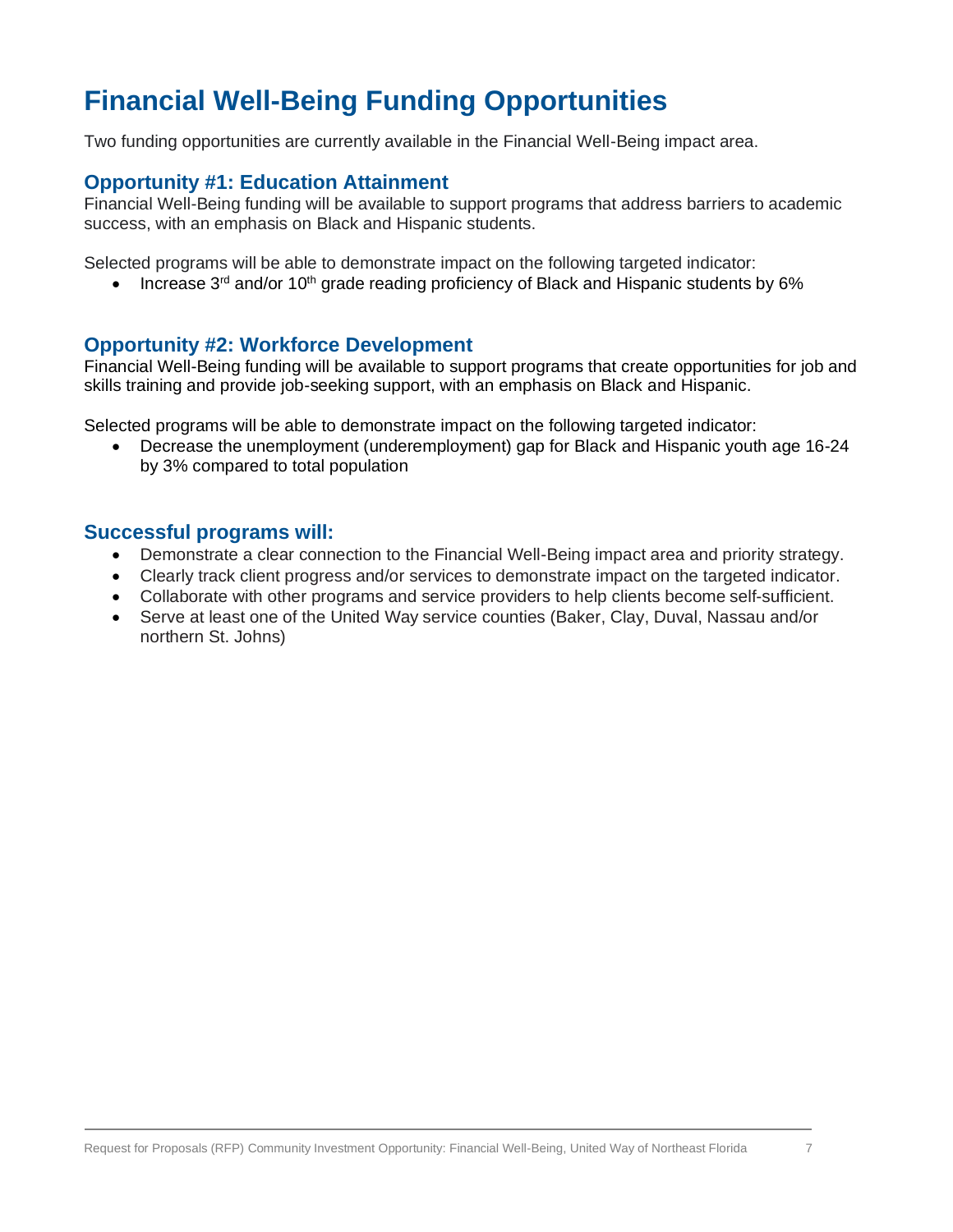## **Funding Criteria**

#### **Strategic Focus**

United Way provides funding to agencies to support programs that demonstrate the ability to address directly one or more of the Economic Mobility impact areas. Only programs aligned with the Economic Mobility Framework and Financial Well-Being impact area will be eligible for funding.

### **Funding Cycle**

United Way will provide a two-year commitment for Financial Well-Being program funding. United Way's Financial Well-Being funding cycle will begin Oct. 1, 2022, and continue through Sept. 30, 2024.

### **Funding Contingencies**

The funding agreement is contingent upon the financial success of United Way's annual fundraising campaign as well as continued provider and program performance.

#### **Award Type and Amount**

United Way will not provide financial support more than 50% of a program's operating budget and no more than 25% of the agencies overall budget. Agencies must make a minimum request of \$25,000; there is no maximum award request amount.

#### **Application Evaluation**

United Way has established an Economic Mobility evaluation team. The evaluation team is comprised of community expert volunteers and some United Way staff. They are responsible for completing the evaluation review and providing funding recommendations to the United Way's Community Investment Council and United Way's board of directors. The evaluation team will use the funding criteria and scoring rubric (on Page 13 of this document) as its guide for the evaluation process.

### **Program Results**

Each agency submitting an application for funding will be required to track and report results using the applicable Results Based Accountability (RBA) framework. Applicants should review the RBA framework (on Page 15 of this document) and identify the primary strategy with which the proposed program aligns.

### **Application Workshops**

All agencies submitting an application are strongly encouraged to attend an application workshop. Listed below dates and times of the workshops. Each participating agency may attend one session and have up to two (2) participants in the workshop.

Application workshops will be held on the following dates:

- **Friday, June 3, from 9 to 10:30 a.m. onsite at 40 E. Adams St., Room 318**
- **Monday, June 6, from 9 to 10:30 a.m. onsite at 40 E. Adams St., Room 318**

• **Thursday, June 9, from 3 to 4 p.m. via virtual meeting (Zoom link sent upon registration) [Register for a workshop](https://uwneflrfpworkshop22.paperform.co/)**

#### **Additional Application Assistance**

Any agency needing assistance beyond one of the workshops listed are encouraged to reach out for one-on-one support. For programmatic questions, contact Jan Morse at **[janm@uwnefl.org](mailto:janm@uwnefl.org)** and for technical questions regarding the application, contact Lorna West at **[lornaw@uwnefl.org](mailto:lornaw@uwnefl.org)**.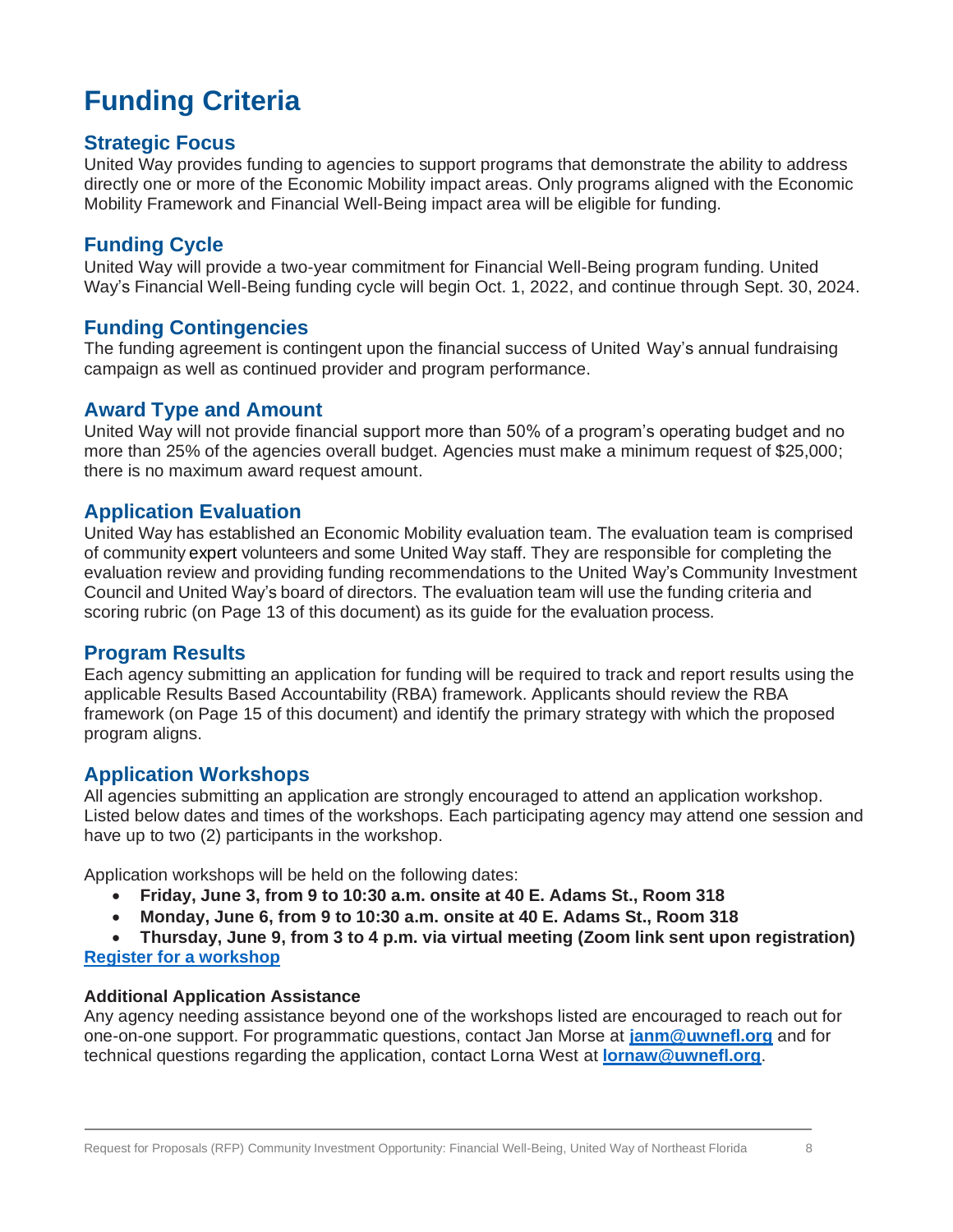## **Agency Eligibility**

United Way of Northeast Florida is interested in collaborating with the most efficient, effective and innovative service providers in Baker, Clay, Duval, Nassau and northern St. Johns counties. Any organization seeking United Way funding must demonstrate the ability to operate programs in a manner consistent with the highest standards of quality, which include compliance with United Way management and financial requirements.

\*\*Please see below for information for agencies who may not be eligible for funding at this time.\*\*

### **Qualification Checklist**

- Agency is registered and in good standing as a not-for-profit corporation in the State of Florida.
- If required by Internal Revenue Service (IRS) regulations, agency has filed a Form 990 for the most recent fiscal year.
- The agency is willing to submit required financial statements and documents (listed below) for the most recently completed fiscal year as a part of the qualification process. All financial statements must be prepared on an accrual basis according to the generally accepted accounting principles (GAAP) of the American Institute of Certified Public Accountants (AICPA) for nonprofit organizations.
- Financial statement requirements are based on agency/organization total revenue as follows:
	- o **Agency revenue of \$500,000 and above must submit:**
		- Most recent Form 990
		- A management letter, if applicable
		- An audit conducted by an independent certified public accountant (CPA) according to generally accepted accounting principles (GAAP), which includes an opinion regarding the accuracy of the agency's financial reports.
	- o **Agency revenue of \$250,000 to \$499,999 must submit:**
		- Most recent Form 990, if applicable
		- An independent financial review: a management inquiry conducted by an independent CPA according to generally accepted accounting principles (GAAP)
	- o **Agency revenue less than \$250,000 must submit:**
		- Most recent Form 990, if applicable
		- **EXECT** Financial statements (i.e. balance sheet, profit and loss statement for the most recently completed year)
		- A management certification or compilation
	- o **Agencies who have not recently received United Way funding through the grant application process must submit the following:**
		- The last three years of financial documents following the revenue guidelines above
- The agency is in compliance with the Uniting and Strengthening America by Providing Appropriate Tools Required to Intercept and Obstruct Terrorism Act of 2001 (USA PATRIOT Act) and other counterterrorism laws.
- The agency has an equal opportunity and affirmative action policy or a policy on diversity for its staff, governing body, committees, volunteers and services delivered.
- The agency provides services to persons residing in at least one county in the Northeast Florida area (Duval, Nassau, Baker, Clay or northern St. Johns).
- The agency has appropriate insurance coverage and can provide certificate of insurance upon request.
- The agency has a clearly stated mission.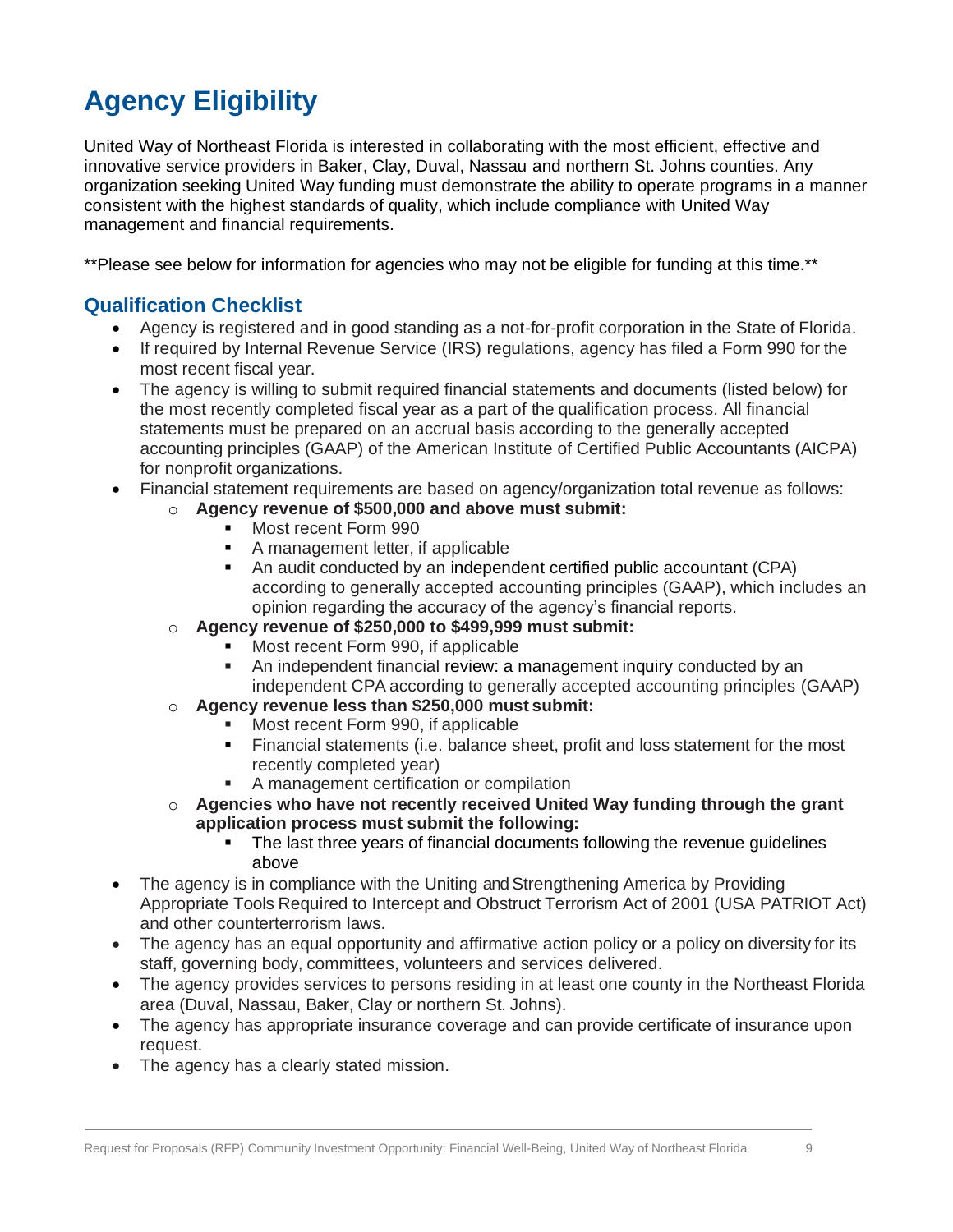- Agency has a permit to solicit funds from the City of Jacksonville's Office of Consumer Affairs and/or the Florida Department of Agriculture and Consumer Services.
- The agency has outlined its goals in a written strategic plan or is currently working to complete a strategic plan.
- The agency has written personnel policies approved by its governing body/board of directors, and the policies are available to staff.
- The agency has secured certification or accreditation through a local, state or national affiliate where applicable.
- The agency's facilities meet minimum health, fire and safety codes and present no architectural barriers to potential clients (seeks to comply with the Americans with Disabilities Act of 1990).

### **Board of Directors Requirements**

- The agency's board maintains written bylaws.
- The organization's board has a limited tenure with a rotation plan of board members and elected officers.
- The agency's board meets at least four times a year, operates with a quorum and records minutes of all meetings.
- The agency's board controls the fiscal affairs of the organization, including the development and adoption of an annual budget.
- The agency's board is responsible for the employment and ongoing performance evaluation (at least annually) of the agency's top executive.

### **Ineligible Agencies**

If you do not meet these requirements, you may still be eligible for limited support services including coaching, professional development and backend support. You may also qualify for advance notice for future funding opportunities. Please submit an email to Jan Morse at **[janm@uwnefl.org](mailto:janm@uwnefl.org)** with "Emerging Providers Cohort" in the subject line and you will be added to a communications list for further updates.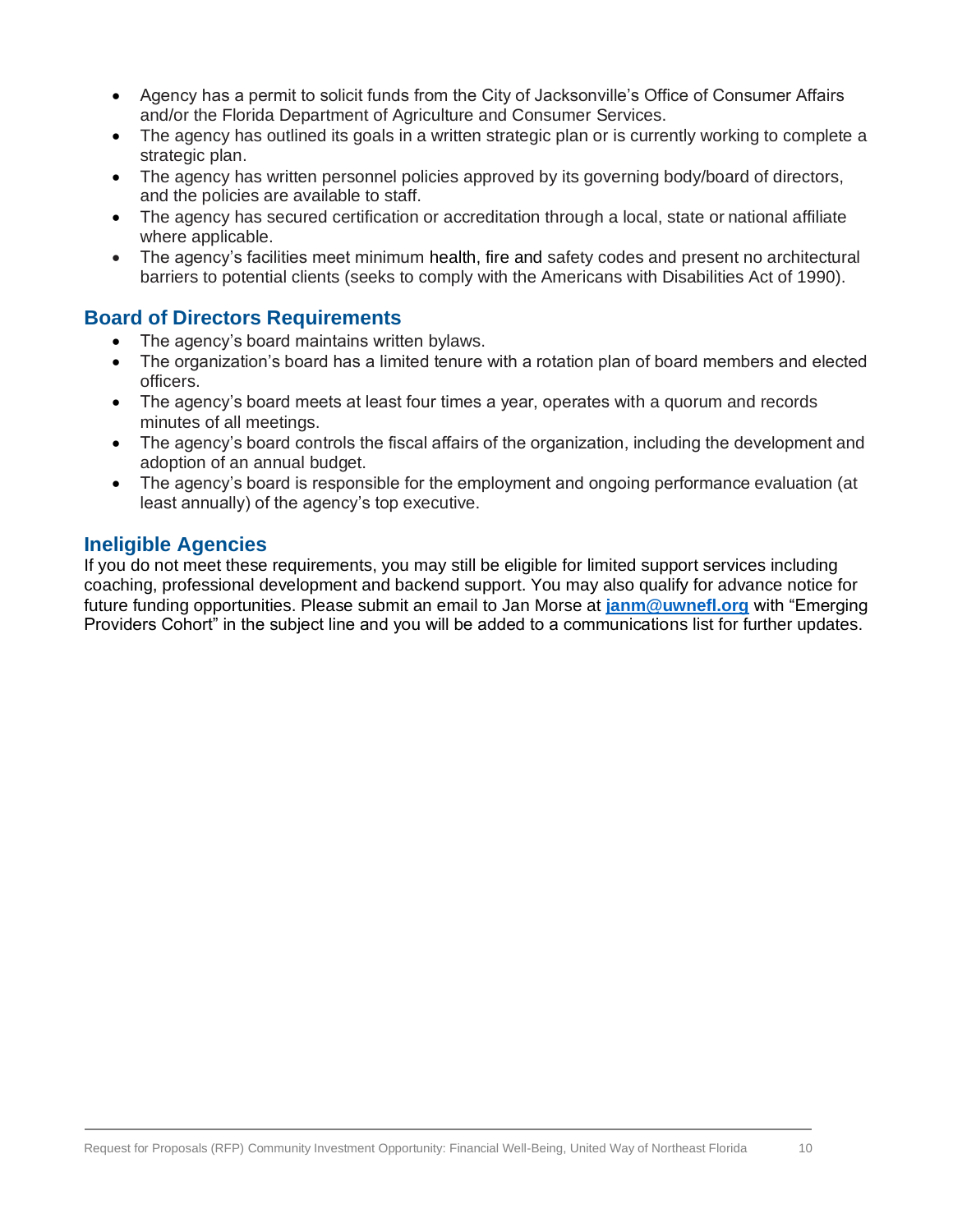## **Expectations of Agencies**

### **Agencies that receive funding from United Way must agree to the following:**

- Submit the following document for each funded program:
	- $\circ$  Mid-Year Report: A mid-year report no later than March 15 of the contract year submitted online via Foundant or as directed by United Way.
	- $\circ$  End-of-Year Report: An end-of-year report no later than Nov. 15 of the contract year submitted online via Foundant or as directed by United Way.
- Advise United Way of any fiscal or programmatic issues arising during the year that are, or have the potential of, negatively affecting the delivery of the contracted services.
- Comply with all rules and laws that apply to background screening of employees and volunteers involved in direct client contact.
- Hold harmless, indemnify and defend United Way of Northeast Florida, its directors, officers, employees, representatives and agents against any claim, action, loss, damage, injury (including death) or property damage. This includes destruction arising out of or in connection with any negligent act or omission of the provider or any agents, employees, or its assigns in providing the services called for herein in the performance of the work.
- Support the partnership with United Way through the following:
	- o Participate in United Way partner events and meetings.
	- $\circ$  Place United Way's logo on collateral, signage and websites for the funded program.
	- $\circ$  Mention United Way in all applicable press releases, op-eds and other public relations efforts related to your United Way funded program.
	- o Actively support United Way's Community Impact Fund by participating in an annual United Way fundraising campaign. (United Way will provide training, materials and support to conduct an effective campaign.)
	- o If requested, support United Way's campaign by attending Speakers Bureau training and responding to calls for speakers when available.

By accepting funding from United Way, an agency is agreeing to abide by expectations and obligations as outlined here.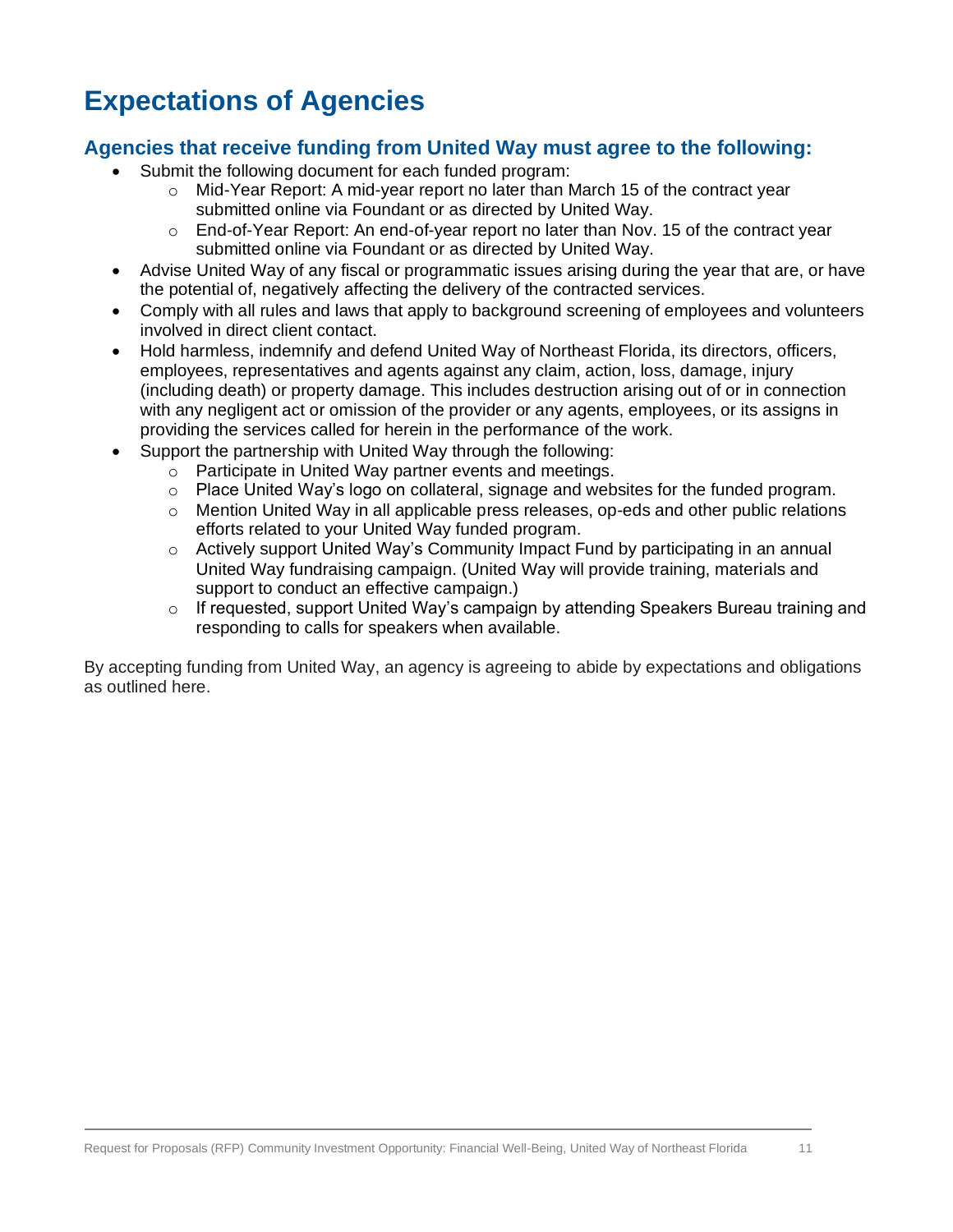## **How to Apply**

#### **Step 1: Create an Agency Profile on Foundant**

- Please click on **[this link](https://www.grantinterface.com/Home/Logon?urlkey=uwnefl)** to access the United Way Foundant web site.
- Take a moment to review the brief video tutorials on the login page
- Click on "Create a New Account" and set up your agency profile. If your agency already has a profile on Foundant, simply log in and go to your agency dashboard.

#### **Step 2: Select the Appropriate Funding Opportunity**

- Click on the "Apply" button on the top ribbon next to the United Way logo. That will show you all open funding opportunities.
- United Way is currently offering funding opportunities in both Basic Needs and Financial Well-Being. Be certain to read the RFP carefully to understand the specific details for each area.
- Select the application you wish to complete by clicking on the "Apply" button at the top right of the application description.
- **You may only apply for one funding opportunity in Basic Needs and one funding opportunity in Financial Well-Being. You will need to complete a separate application for each.**
- NOTE: The executive director/CEO must be listed as the primary contact on all grant submissions.

### **Step 3: Submit Your Funding Application**

- Complete and submit your application by June 22 at 5 p.m. If you miss the deadline, your agency application with not be considered.
- Please do not print out and mail your application to United Way, as it will not be considered for funding.
- Do not attach any additional information to funding request submissions. Attach only the documents and forms required.
- You will receive an email confirming that your Economic Mobility application was submitted successfully.
- If you are submitting more than one grant application after submitting the first one, click on the "Apply" menu at the top of the page, and then click on the blue "Apply" button to create another application.
- Please be certain to bookmark the United Way grants landing page and make a note of your Foundant password.

If you need assistance, please contact Lorna West at **[lornaw@uwnefl.org](mailto:lornaw@uwnefl.org)**, and she will gladly provide guidance.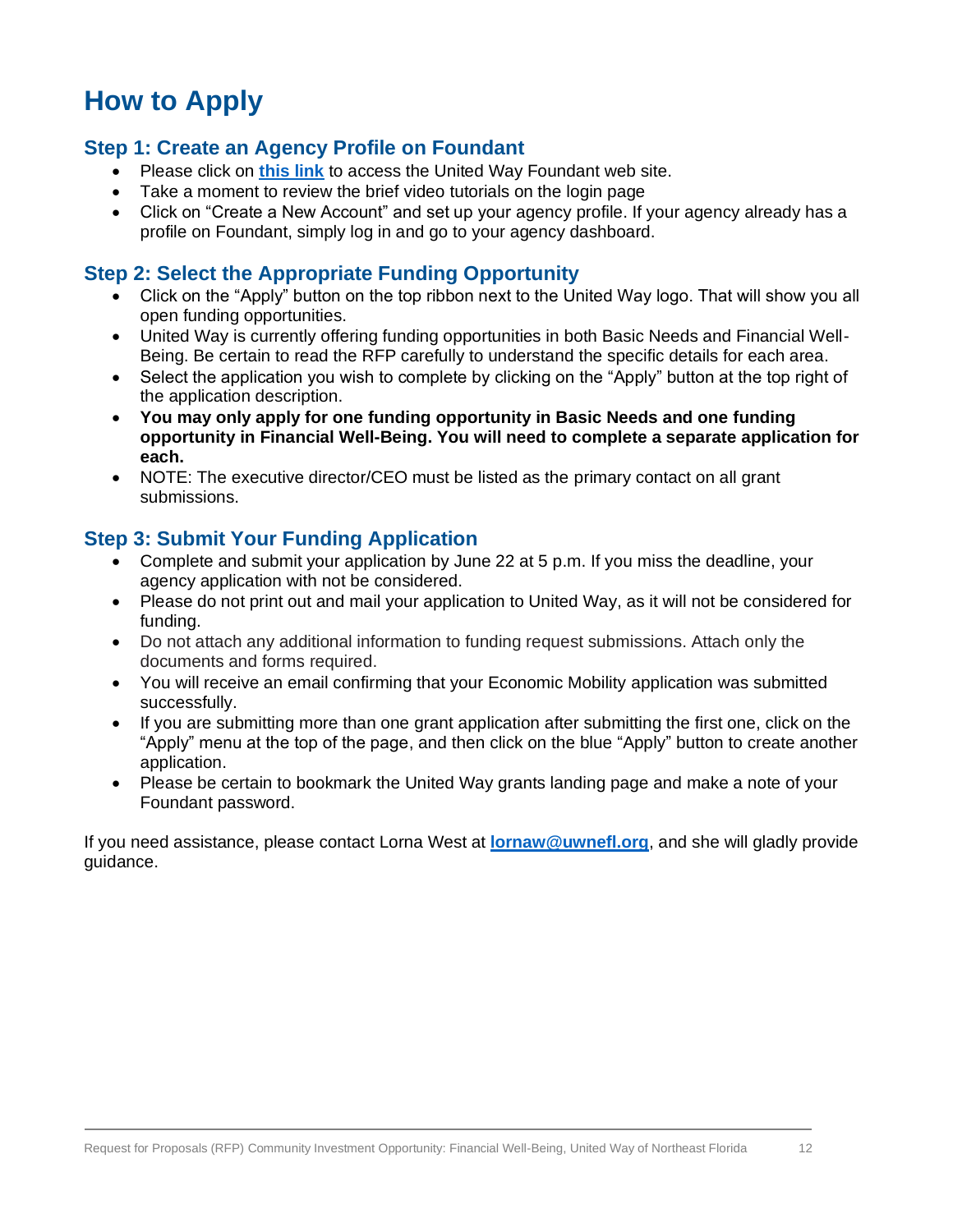## **Evaluation of Funding Application Criteria**

Agencies will be evaluated by United Way volunteers using the criteria outlined below.

#### **Economic Mobility: Financial Well-Being 2022 RFP Scoring Rubric Based on a 100-point scale with up to 20 additional bonus points**

### **Proposed Strategy Review 25 pts)**

Please describe how your organization will use grant funding if your application is approved. Include the following:

- A brief description of the program (strategies being used, best practice models, how services will be delivered).
- Any creative, innovative and/or documented, evidence-based best practices.
- Describe how fidelity to the program delivery model is ensured on an ongoing basis.
- A general description of who you are serving.

### **Program History (15 pts)**

- Include a brief history of program delivery as well as past program outcomes.
- Describe any program design, service delivery and/or staff training which has helped to ensure program effectiveness.

### **Collaborative Partners (10 pts)**

• Give a brief description of any collaboration among community organizations your agency currently engages in or proposes to enhance your program effectiveness. Please note any partners with whom you have a formal agreement. (If there are no partners involved with your program, please put N/A.)

### **Population Served Demographic (15 pts)**

- Please provide the demographic target of who this program will serve.
- Does your program serve clients in the outlined targeted population? If not, does your program serve clients in the outlined target population? If not, describe how/if this population is marginalized or experiences economic mobility limitations.
- Describe how you will identify/recruit program participants.

### **Bonus Points (10 pts)**

• Is United Way's specified targeted population and/or geography indicated the primary or sole focus of this program?

### **Program Goals and Measurement (10 pts)**

- What are your program goals?
- Please explain how you collect impact data on program participants and what data you will be collecting.

### **Anticipated Outcomes (10 pts)**

- How will the data you are collecting impact the community indicator for the area of focus you selected?
- Describe how you use data to guide decisions in your agency's daily operations.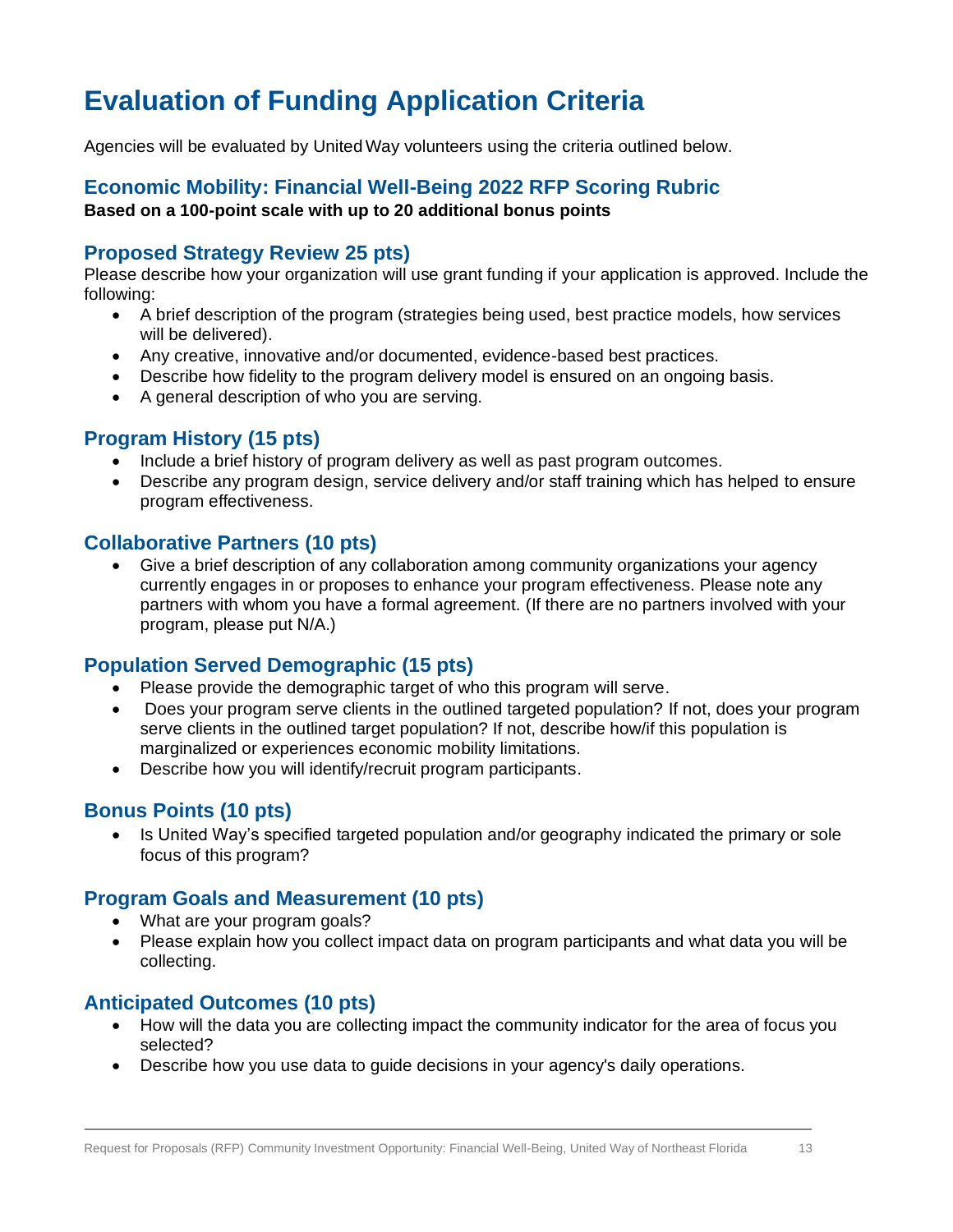### **Program Budget (15 pts)**

- Please create and upload your project budget using the template. Download the template to your computer, complete the budget template, and then upload your saved document.
- The budget template has two tabs: Budget and Budget Narrative. Please be certain to complete both sections.
- In the narrative section, please describe in detail how you arrived at this budget.

### **Bonus Points: Community-Held Organization (10 pts total)**

• Is your organization and/or its staff and leadership of and from the communities that this grant seeks to improve (e.g. Black or Hispanic, geographic/neighborhood)? How integrated/established are you presently in these communities?

These criteria will be assessed using a scorecard to assist volunteers in their evaluation of funding requests.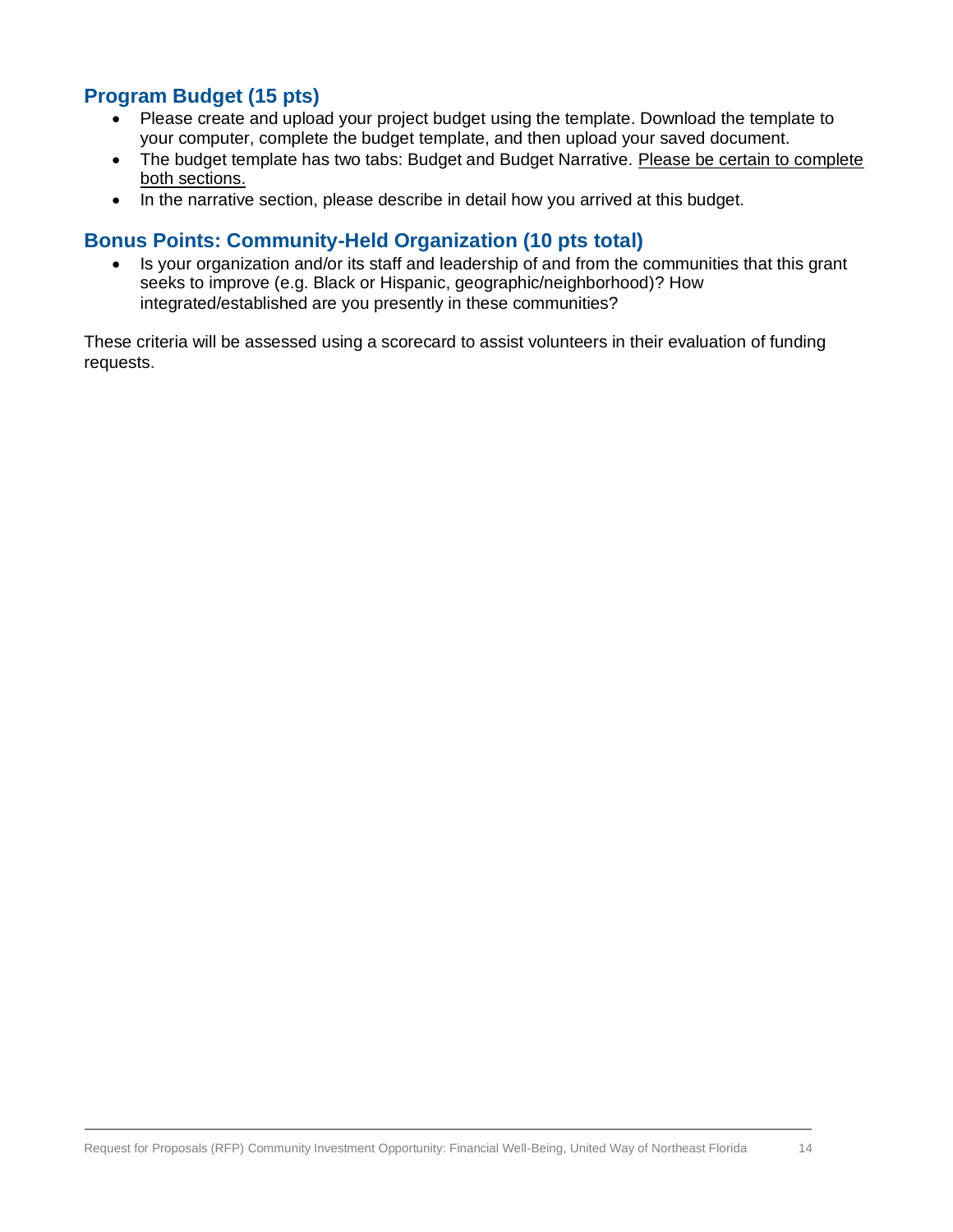## **Mandatory Results Based Accountability Measurements**

Agencies receiving funding in Financial Well-Being will be required to measure and provide data using the RBA measurement tool below.

#### **Priority Strategy: Education Attainment**

#### **Targeted Indicator by 2025:**

Increase  $3<sup>rd</sup>$  and 10<sup>th</sup> grade reading proficiency of Black and Hispanic students by 6%.

#### **Required Outcome Measures:**

- **How much?**
	- o How many students in the targeted population did you serve?
	- o How many students overall did you serve?
- **How well?**
	- $\circ$  How many students in the targeted population completed your program for reading proficiency?
	- $\circ$  How many students overall completed your program for reading proficiency?
- **Is anyone better off?**
	- o What percent of students served improved their reading proficiency score?

#### **Priority Strategy: Workforce Development**

#### **Targeted Indicator by 2025:**

Decrease the unemployment (underemployment) gap for Black youth age 16-24 by 3% compared to total population.

#### **Required Outcome Measures:**

- **How much?**
	- o How many clients in the targeted population did you serve?
	- o How many clients overall did you serve?
	- **How well?**
		- o How many clients served completed the program to address unemployment/underemployment?
		- $\circ$  How many clients improved essential soft skills through training? (Optional)
		- o How many clients served were provided financial education? (Optional)
- **Is anyone better off?**
	- o What percent of clients served gained employment skills?
	- $\circ$  What percent of clients served gained and retained (90+ days) employment?
	- $\circ$  What percent of clients gained and retained high skill/high wage employment with a defined career pathway?